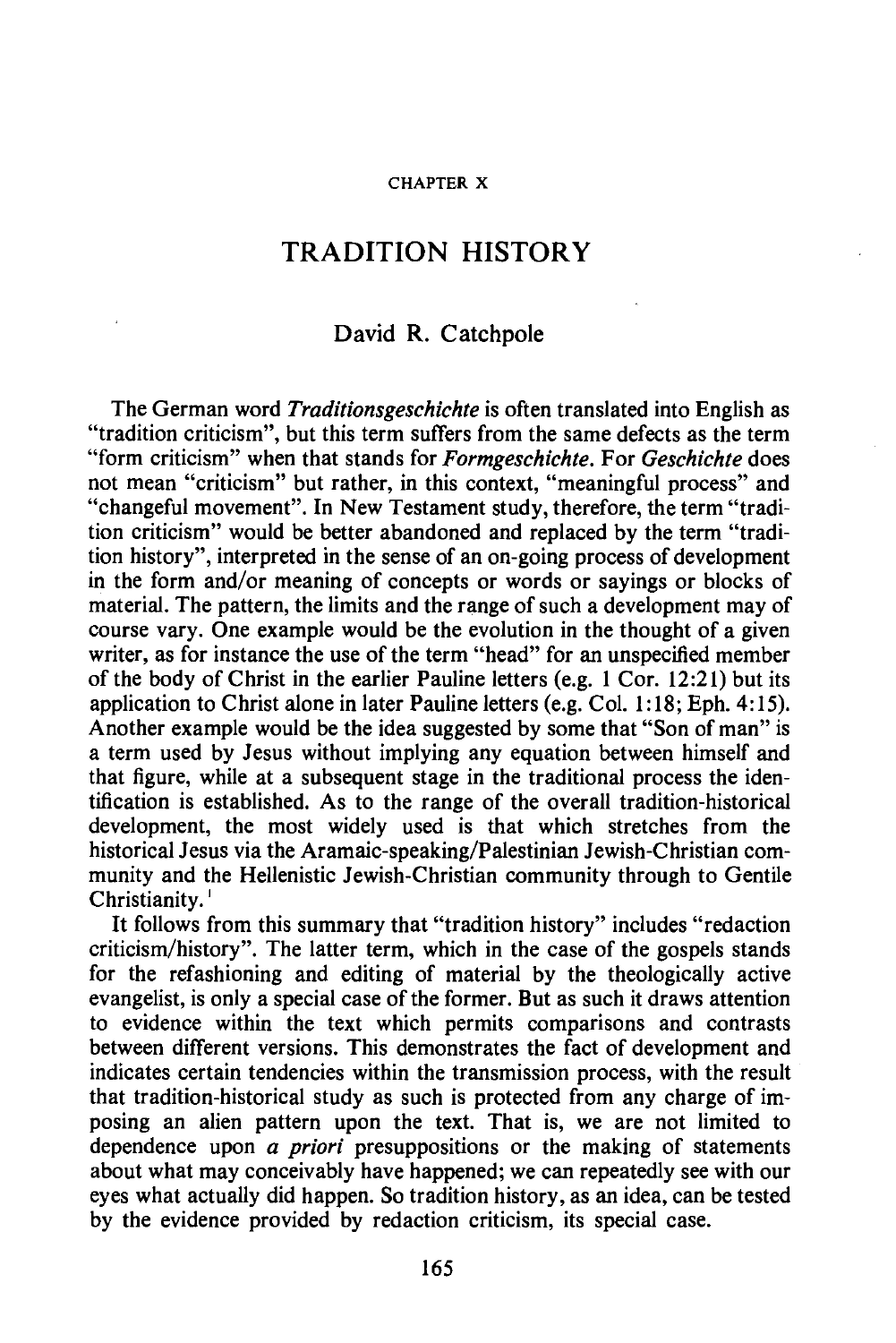But tradition history stretches much further. It is not simply concerned with the interaction of a man and his sources but also with the process of development in material which, though related, does not have that relationship structured by direct literary dependence. Thus, for instance, redaction criticism is concerned with the use made by Matthew and Luke of the earlier Markan and Q versions of the parable of the mustard seed (Mk.  $4:30-32$ , and par.). In this way it contributes evidence of one stage of tradition history. But the latter will also be concerned with how a postulated original form of the parable may have developed into those variant forms which underlie the Markan and Q versions. Similarly, redaction criticism is concerned with the use made by John of, for example, his sources underlying John 2: 13-22, but tradition history as a whole includes this and also the process which has produced the variant forms of the material in John's sources and in Mark 11:15-18, 27-33; 14:58.

If the relationship between redaction criticism and tradition history is so close, it is just the same in respect of form criticism. The work of the pioneers of form criticism,<sup>2</sup> and indeed already before them D. F. Strauss and the Tiibingen school of the 19th century, makes this plain. For as soon as the post-Easter churches are seen creatively at work inside the gospel traditions; as soon as variations in outlook among those early churches are appreciated; as soon as distinct concepts and traditions are assigned to various sources and settings; as soon as history-of-religions parallels are invoked to this end; just so soon has form history become, in fact, tradition history. So it is not too much to say that the totality of the application of the historical-critical method can be described as tradition-historical criticism.

As with other areas of New Testament study, so in this attempt to reconstruct a tradition-historical scheme, important questions about methods and criteria for decisions are raised. It is necessary to ask about the criteria for deciding whether or not given traditions belong to one and the same tradition-historical development. It is also necessary to ask about criteria for determining the setting of any given material in the mission of Jesus or in the life of a post-Easter community. And at every stage questions therefore arise about implications concerning historicity or otherwise. A few examples may perhaps help in exposing the issues.

## I. *Post-Easter Material*

Firstly, there seems to be some relationship between Luke 22:27: "I am among you as the servant", and Mark 10:45: "The Son of man came not to be served but to serve and to give his life as a ransom for many", and also 1 Timothy  $2:5:$  "... the man ... who gave himself as a ransom for all". Powerful arguments have been put forward by J. Jeremias in favour of locating Mark 10:45 within Palestinian tradition, while 1 Timothy 2:5 has "a more pronounced Greek flavour in every word".<sup>3</sup> But what about Luke 22:27? This saying is not in a direct literary relationship with Mark 10:45 but, if it emerges that the variations between the Lukan and Markan forms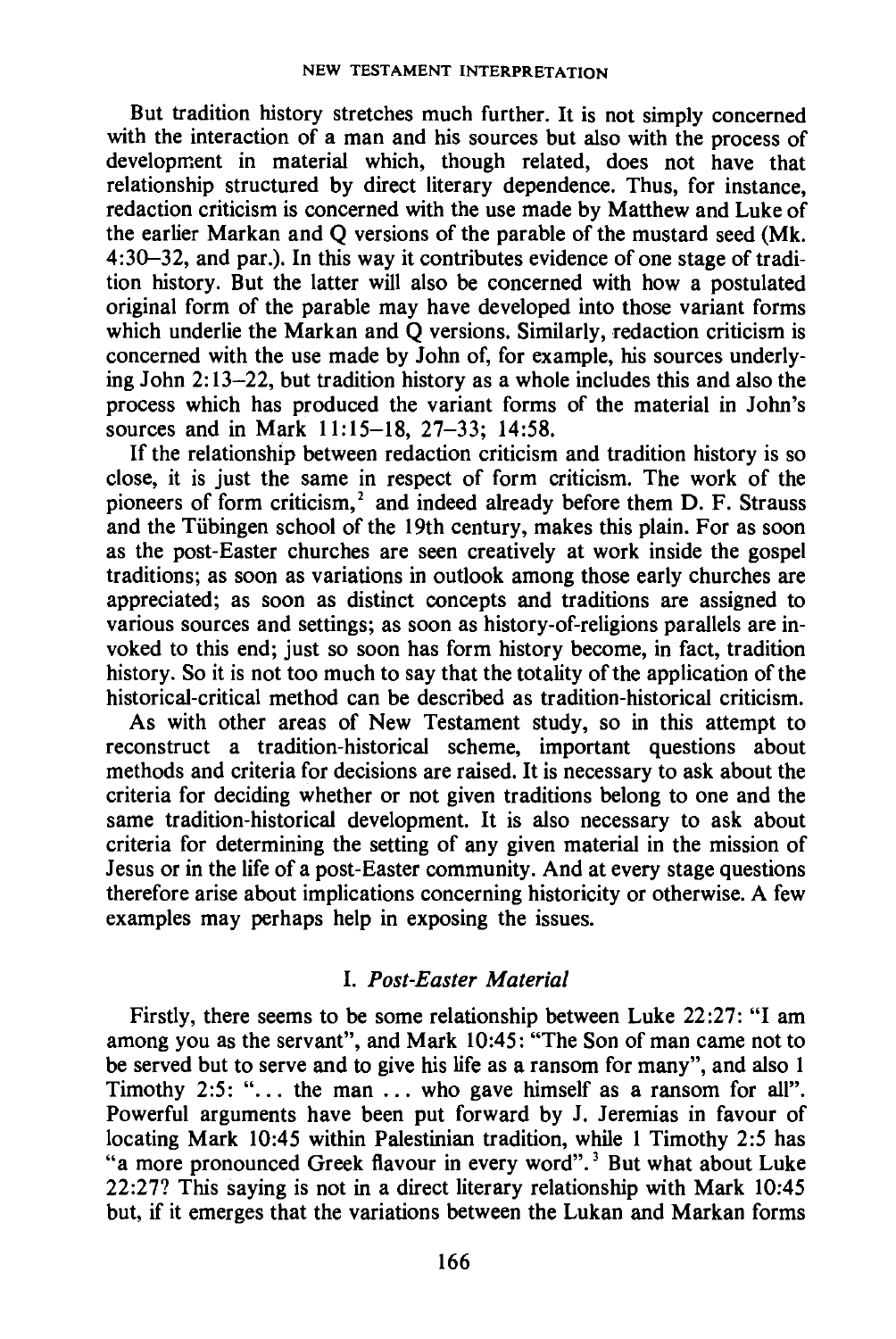are typical of the sort of fluctuation shown by the gospel tradition as a whole, it would appear likely that some non-literary relationship exists between the two. Now in view of its less advanced theological content, Luke 22:27 is unlikely to be a later form of Mark 10:45, but it could very easily be, as often suggested, an earlier form. And if it does turn out that these forms are neither unrelated nor explicable in terms of a "Jesus might have said it twice" argument, we shall not only have here the raw material of a tradition-historical development but also find ourselves confronted by evidence that gospel sayings cannot without more ado be taken as *ipsissima verba* of Jesus.

Secondly, there are marked divergences in the wording of Peter's confession, "You are the messiah" (Mk. 8:29). Matthew has in addition the term "the Son of the living God", and Luke the extra words "of God". How should the variation be explained? A harmonizing additive approach would produce the form, "You are the messiah of God, the Son of the living God", but this would immediately run into difficulties. Firstly, the overloaded wording is awkward, and all the more so if we add extra wording from the parallel in John 6:69: "the holy one of God".<sup>4</sup> Secondly, it is hard to envisage the evangelists reducing the wording of Peter's statement and scaling down his acclamation of Jesus as *ex hypothesi* they did. More likely is the view that Matthew and Luke have added phrases which amount to their own commentary on the idea of messiahship. But in that case we reduce drastically the likelihood that their additions are historical, and again we find ourselves involved inexorably in the tradition-historical enquiry.

Thirdly, to argue that a phrase here or a nuance there is unhistorical would not worry many who would, however, be seriously disturbed by the idea that any sayings are as a whole inauthentic. In other words, the fact that a saying is in the gospel tradition at all is for those persons a sufficient guarantee that it goes back substantially to Jesus. But since we are compelled to include in a discussion of tradition history an examination of the criteria for authenticity, this approach must be examined. And when it is examined the actual contents of the gospel tradition suggest (in the view of the present writer, though on this, as on all controversial topics, opinions would be divided *<sup>5</sup>*) that this approach has serious flaws, and correspondingly that allowance needs to be made for a greater degree of post-Jesus creativity within that tradition.

Take, for instance, Matthew 18:17: "If he (the offending brother) refuses to listen to the church, let him be to you as a Gentile and a tax collector." This saying has in mind a disciplinary purification of the community, which is somewhat discordant with the message of the two parables of the wheat and the tares (Mt. 13:24-30), and the dragnet  $(Mt. 13:47f)$ . Moreover, the saying presupposes an audience which is Jewish and which also depreciates and excludes Gentiles and tax collectors.<sup>7</sup> This seems most unlike the historical Jesus. The exclusion of the Gentiles was hardly his approach: quite the contrary, he announced in word (Mt. 8:11f.) and action  $(Mk. 11:15-17)$  their acceptance and continually held them up as those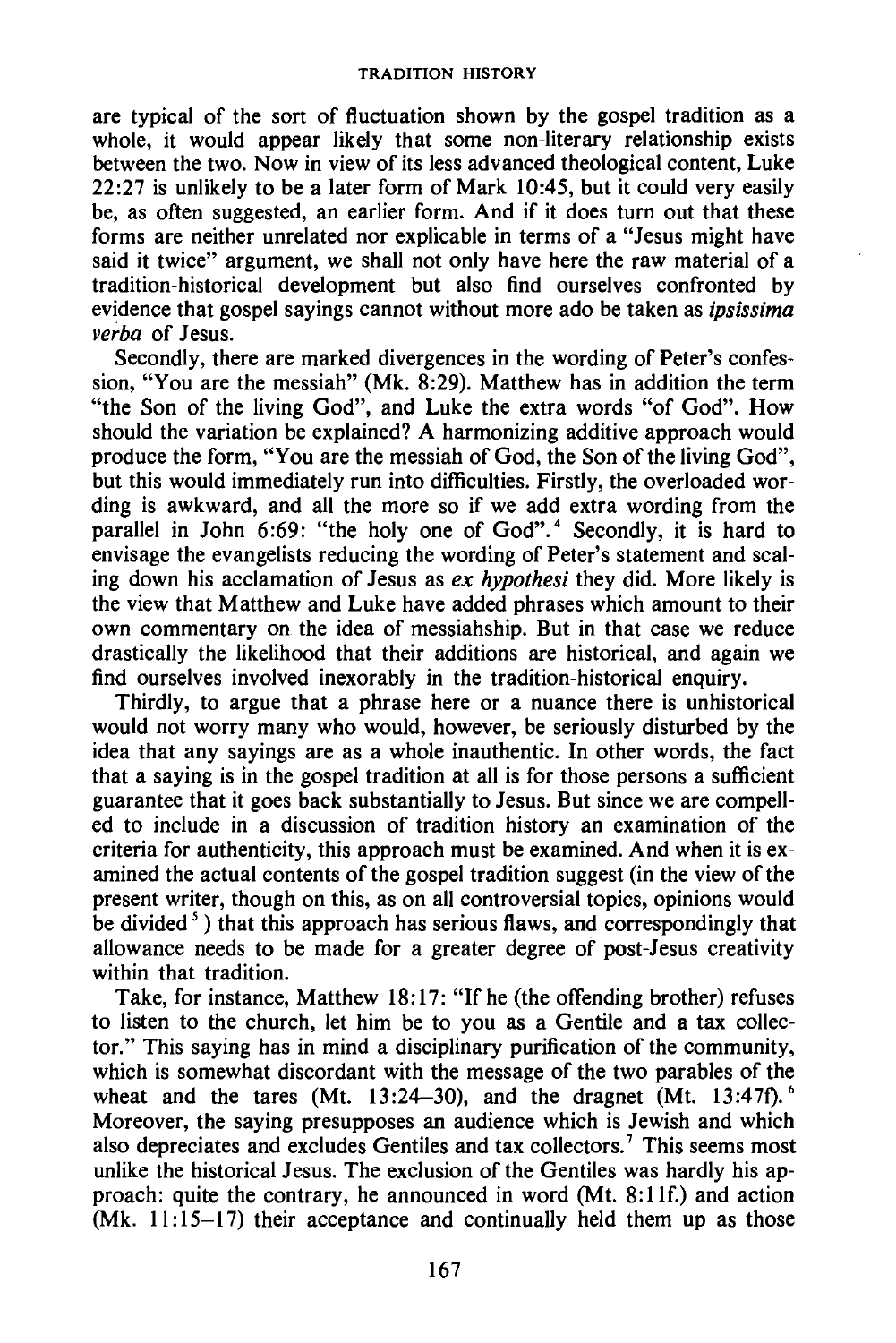whose example the Jews should follow in responding to the appeal or word of God (Lk. 7:9; 10:12-14; 11:310. And what applies to the Gentiles applies even more forcefully to the tax collectors. It was their inclusion, their joyful participation in his fellowship meals, their genuine repentance, which Jesus was prepared to defend with vigour and in the teeth of scathing criticism  $(L_k, 7:34; 15:1f; Mk. 2:15–17).$ <sup>8</sup> So it appears to be unlikely that Matthew 18:17 is authentic: indeed, it seems to represent a later acceptance of attitudes which Jesus himself had resisted. 9

Similar issues are raised by Matthew 23 :2f: "The scribes and the Pharisees sit on Moses' seat; so practise and observe everything they say to you ... ". Such a saying undergirds Pharisaic traditional teaching with Mosaic authority,<sup>10</sup> and accepts Moses as the final court of appeal. Far from making any distinction between law and tradition,<sup>11</sup> this saying belongs to the same rabbinic outlook as that expressed in, for instance, Peah 2:6: "Nahum the Scrivener said: 'I have received a tradition from R. Measha, who received it from his father, who received it from the *zugoth,*  who received it from the prophets as a *halakah* given to Moses from Sinai" (cf. Aboth 1:1). But the historical Jesus does not seem to have adopted so conservative an attitude to either tradition or law: indeed, it is probable that the combined effect of the evidence in Mark 7:15, 10:2-9, the traditions underlying Matthew 5:21-48, and Luke 9:60<sup>12</sup> is that Jesus authoritatively declared the will of God and proceeded on that basis to evaluate certain laws, but not that he set about deducing the will of God directly from the law. In that case, we would have to ask whether an alternative post-Easter setting is available for Matthew 23:2f. In view of the Pharisaic membership and theological influence within the church, which is attested in Acts  $15:5$ ; 21:20 (cf. Gal. 2:4f, 12), the answer might not be hard to reach.

We therefore conclude that the gospel tradition itself compels us to engage in tradition-historical enquiry. In looking to the gospels as sources for the sayings and actions of Jesus we can hardly avoid attributing to the later post-Easter stage both the redaction of material, and, on occasion, its creation. But we still have to discuss the validity of two related arguments which are often used in order to restrain tradition-historical work. The first takes the form of a denial of differences between parallel traditions in the interests of a harmonistic uniformity and in heavy reliance on the hypothesis of eyewitness testimony. The second maximizes the differences and argues for the separate distinctness of the incidents or settings or sayings concerned. These arguments and approaches to the text must be taken seriously and submitted to the test of the text itself in order that the problems of method which they raise may have justice done to them. We shall, therefore, take some relevant examples and, in so doing, hope not only to assess these approaches but also to illustrate the tradition-historical method in action.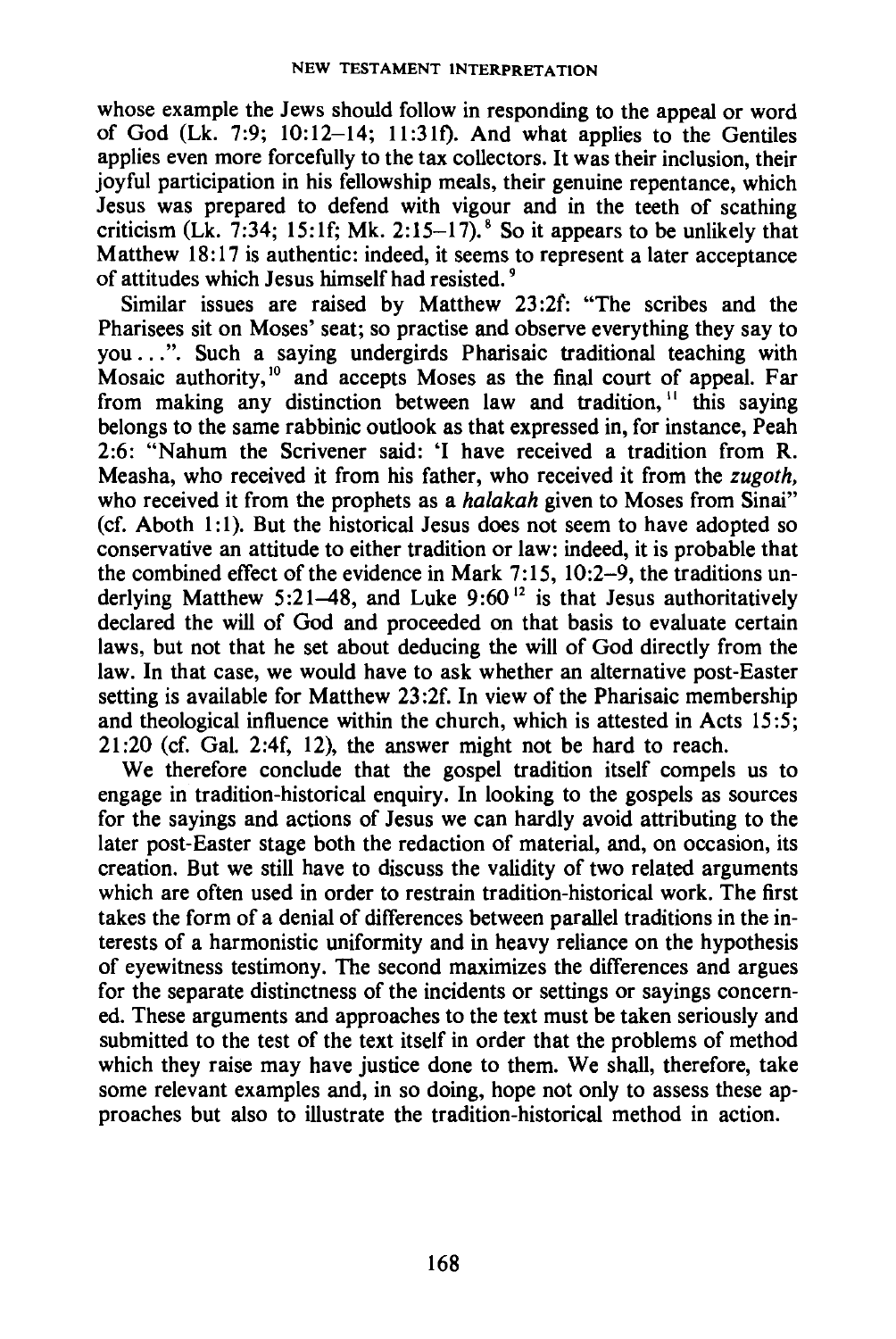### TRADITION HISTORY

## 11. *Unique Sayings and Incidents*

In principle there is of course every likelihood that Jesus did say certain things twice though in variant forms, and also that certain sorts of incident did occur more than once. The question is whether the actual phenomena of the tradition are adequately accounted for in every case by the invocation of such a principle. We can, I believe, see the guidelines for the use of the tradition-historical method emerging specially clearly in cases where a unique and unrepeated (and often unrepeatable) situation is in involved. This uniqueness can be grounded in either literary or historical considerations.

## 1. AN EXAMPLE OF LITERARY CONSIDERATIONS.

The New Testament contains several passages which presuppose an equation: Jesus  $=$  Wisdom. This is the case in the pre-Pauline material in Philippians 2:6-11 and Colossians 1:15-20, as well as in the Johannine prologue. 13 In the fourth gospel, indeed, this equation is presumed not only in sayings about Jesus but also in sayings of Jesus (see especially 4:14; 6:35). But what about the synoptic tradition?

In Matthew  $11:2-19 =$  Luke 7:18-35 a long section of material common to both gospels is climaxed in a saying about wisdom. For Matthew "wisdom is justified by her works" (11:19), but for Luke "wisdom is justified by all her children" (7:35). It is the relationship between Jesus and wisdom in the developing tradition which here concerns us. It must, first, be quite clear that the literary setting of each version of the saying proves that the same saying is under consideration. That is, "Jesus might have said it twice" is not a viable option. Secondly, we clearly have to choose between the two rather than to amalgamate them  $14$  if we are to avoid producing a theologically confused hybrid version. Thirdly, the identity of the "children of wisdom" in the Lukan strand is already made plain by the word  $\pi \hat{\alpha} \nu \tau \omega \nu$ which negatively precludes John and Jesus (7:33f) and positively takes up  $\pi$ *ac o*  $\lambda$ a*oc*:.....  $\chi$ *ai oi*  $\tau \in \lambda$ *aja in* 7:29. The link between 7:29 and 7:35 is reinforced by the common use of *8txawvv.* For Luke, John and Jesus are the messengers of wisdom, and the people at large and the tax collectors are her children. 15 It is probable that Luke's understanding is broadly in line with that of Q (even though the  $\pi \acute{\alpha} v \tau \omega v$  of 7:35 is typical of his style and is probably his own editorial insertion), for 7:29f contains un-Lukan features and is probably substantially drawn from  $Q$ .<sup>16</sup> At the  $Q$  stage it probably did not include  $\pi \tilde{a}$  *o*  $\lambda \tilde{a}$  *o* but did refer to prostitutes, in view of Matthew 21:32 which is related to Luke 7:29f and in view of Luke's addition of 7:36-50 immediately afterwards:<sup>17</sup> the latter passage, which centres on "a woman which was a sinner", may well have been introduced at this point in reminiscence of the Q form of Luke 7:29. Be that as it may, Q like Luke saw John and Jesus as wisdom's messengers, <sup>18</sup> and those who responded to their missions as wisdom's children. This usage of the "children of wisdom" idea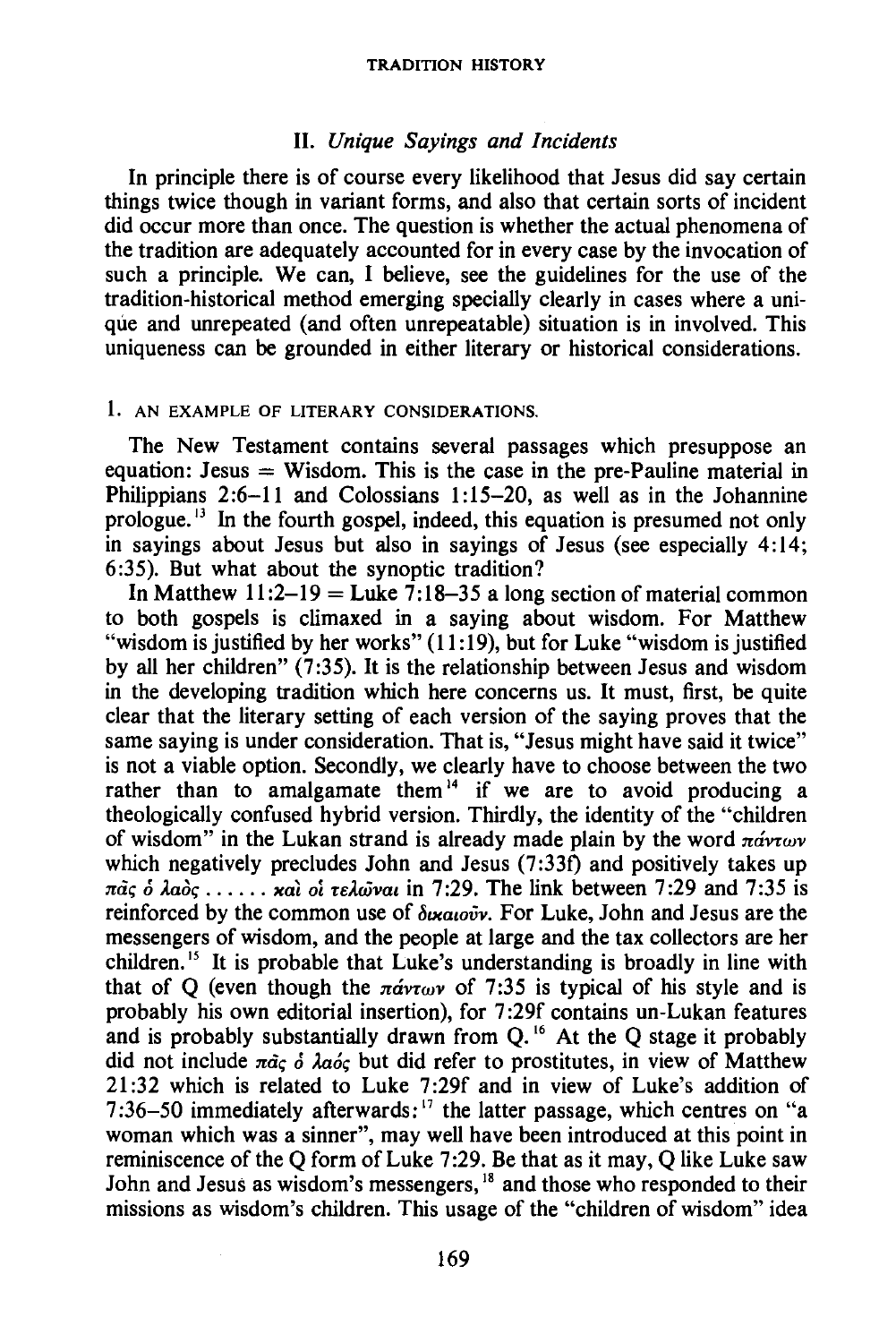is of course in line with the Old Testament tradition of wisdom's children as those who listen attentively to her teaching (Pr. 8:32f; Ecclus. 4:11; 15:2).

This reconstruction depends, however, on the Matthaean reference to wisdom's "works" being secondary. But this is indeed extremely likely. For Matthew 11 as a whole exhibits a uniform pattern of concern with "works". This is the case in 11:2 where the words  $\tau \hat{a}$  *čova tou Xourtou* are unlikely to have been omitted by Luke if they stood in Q, and therefore are attributable to Matthew.<sup>19</sup> This is also the case in  $11:20-23$  which Matthew has added after 11:2-19, and in which Jesus reproves unrepentant cities who have witnessed but rejected his mighty works.<sup>20</sup> So the form of Matthew 11:19 is the product of the evangelist's intervention, and this intervention has significant theological overtones. Above all, the correlation between  $\tau d \epsilon \epsilon \partial y a \tau \partial \tilde{y}$ Xowrov and  $\vec{r}$   $\vec{a}$   $\vec{e}$   $\gamma$   $\alpha$   $\vec{v}$   $\vec{r}$  are automatically intensifies the rapprochement between Jesus the messiah and wisdom. This rapprochement is not yet a straight equation, in view of  $a\hat{v}\tau\hat{\eta}$  (Mt. 11:19).<sup>21</sup> But it is a rapprochement which we can, as it were, see growing closer before our eyes as Matthew brings together some traditions which view Jesus as the person sent by, but not the same as, wisdom,<sup>22</sup> and others (for example, Mt.  $11:28-30^{23}$ ) where the equation has probably already been established.<sup>24</sup> All the more interesting, incidentally, is Luke's determined faithfulness to the less developed christological viewpoint.

Here then is a case where literary setting puts us on the track of a divergence in the tradition of one and the same saying, and consequently on the track of an extended tradition-historical development. In the process, not only are important questions about method posed and answered, but also important restraints imposed on any attempt to construct too neat a sequence in terms of time and place. By this I mean the following: (a) While Q and Luke are witnesses to the existence of a christology which does not go beyond the view that Jesus is a messenger of Wisdom to the "Jesus = Wisdom" equation, Matthew is a witness to the survival of both schemes in one and the same community without the more developed pattern obliterating the less developed one. (b) With pre-Pauline material acting as a witness to the remarkable earliness of the stage at which the "Jesus  $=$  Wisdom" scheme was constructed, it is important to see that schemes later in time can still be more primitive in content. Tempting though it must have been to make the synoptic Jesus claim pre-existence or agency in creation as did the pre-Pauline material, and later indeed the Johannine Jesus, the first three evangelists still hold back. (c) Luke (a Gentile Christian) and Q (belonging perhaps to a Hellenistic Jewish Christian environment) have in common the view that Jesus was simply a messenger of Wisdom; Matthew's community stands at the point of convergence of this and the more developed view. Therefore we have to learn to live with a greater degree of raggedness at the edges and a less neat evolutionary process than would emerge if we envisaged a straight and consecutive development from Jesus to the Aramaic-speaking and Hellenistic Jewish-Christian outlooks and ultimately to the Gentile Christian position. Not only were the early com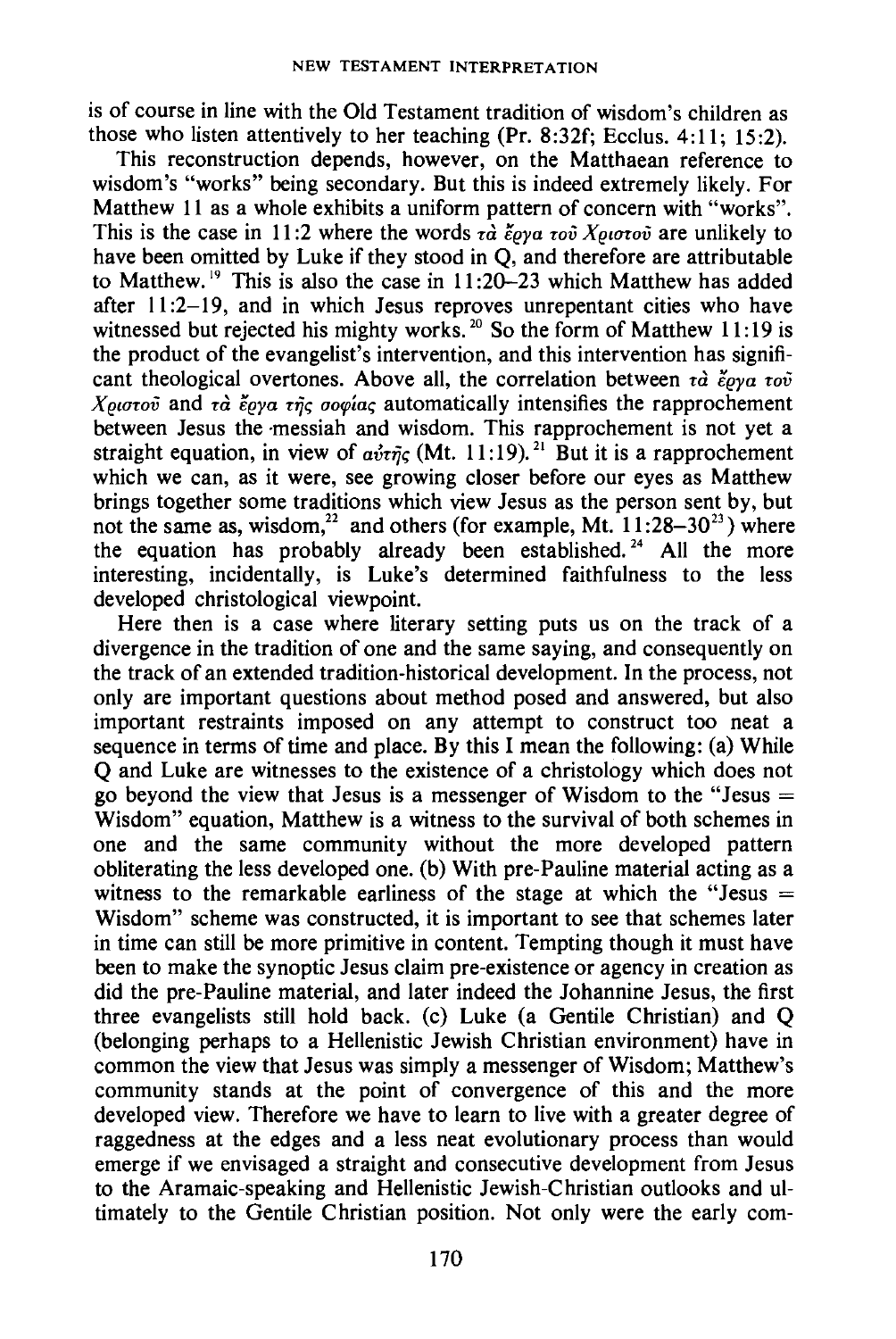munities mixed in membership (as the Pauline correspondence also demonstrates), but they were also communities within which spectrums of membership probably varied in theology.

### 2. AN EXAMPLE OF HISTORICAL UNIQUENESS.

The visit of Mary Magdalene to Jesus' tomb on the first Easter morning is a case in point this time. Since it is an unrepeated occurrence there is in principle the possibility that the different accounts may form a traditionhistorical sequence. This is, incidentally, by no means ruled out if the traditions prove capable of harmonization, for the differing perspectives of the various traditions could still form such a sequence; but it is positively required if, as D. F. Strauss<sup>25</sup> argued with characteristic vigour long ago, harmonization proves impossible.

Now the timing of the visits of Mary to the tomb in Mark 16:1-8 and John 20:1f. means that they represent one and the same event, and the content of each tradition reinforces this view. The incident in John 20: 1f. could not have happened *before* the Mark 16:1-8 one, for it would be absurd for the women to speculate about how the stone might be moved away (Mk. 16:3) if it had already been seen to be moved (John 20:2); equally, it would be absurd for the women to set out to anoint a body (Mk. 16:1) which was already known by at least one of them to be no longer there (Jn. 20:2). But the John 20:1f. incident could not have happened *after* the Mark 16:1-8 one, for the words of Mary (Jn. 20:2), "They have taken the Lord out of the tomb and we do not know where they have laid him", far from presupposing the angelic message announcing resurrection (Mk. 16:6), show that "the thought of a resurrection did not enter her head".<sup>26</sup> Attempts to achieve a harmony between the traditions have certainly been made. Thus Z. C. Hodges has argued for a decision by Mary not to tell of the angelic vision,  $27$ but this falls foul of Luke 24:23, not to mention Matthew 28:9f., and it also leaves us wondering why at the later stage Mary is still consumed with anguish and grief and still genuinely convinced that the body has been stolen (Jn. 20:11, 13). For similar reasons, D. Guthrie has suggested that Mary set out for the tomb and then, seeing the stone moved, rushed back to the disciples and left her companions to see and hear the angel.<sup>28</sup> But this attempt at harmonization only produces disharmony with Luke 24:9f. It therefore seems to respect the intentions and the contents of each tradition rather more if we accept that one and the same event has been presented by means of divergent traditions, and that the forms and functions of each must be determined within the tradition-historical process.

To determine these forms and functions means taking into account a number of possibilities, and to decide between these means a more protracted investigation than we can accommodate here. Suffice to mention two possibilities: (a) If John 20:3-10 were treated as separable and then removed from the narrative, John 20:1f., 11ff. could then be taken as one unit which has been remodelled to accommodate the intervening passage.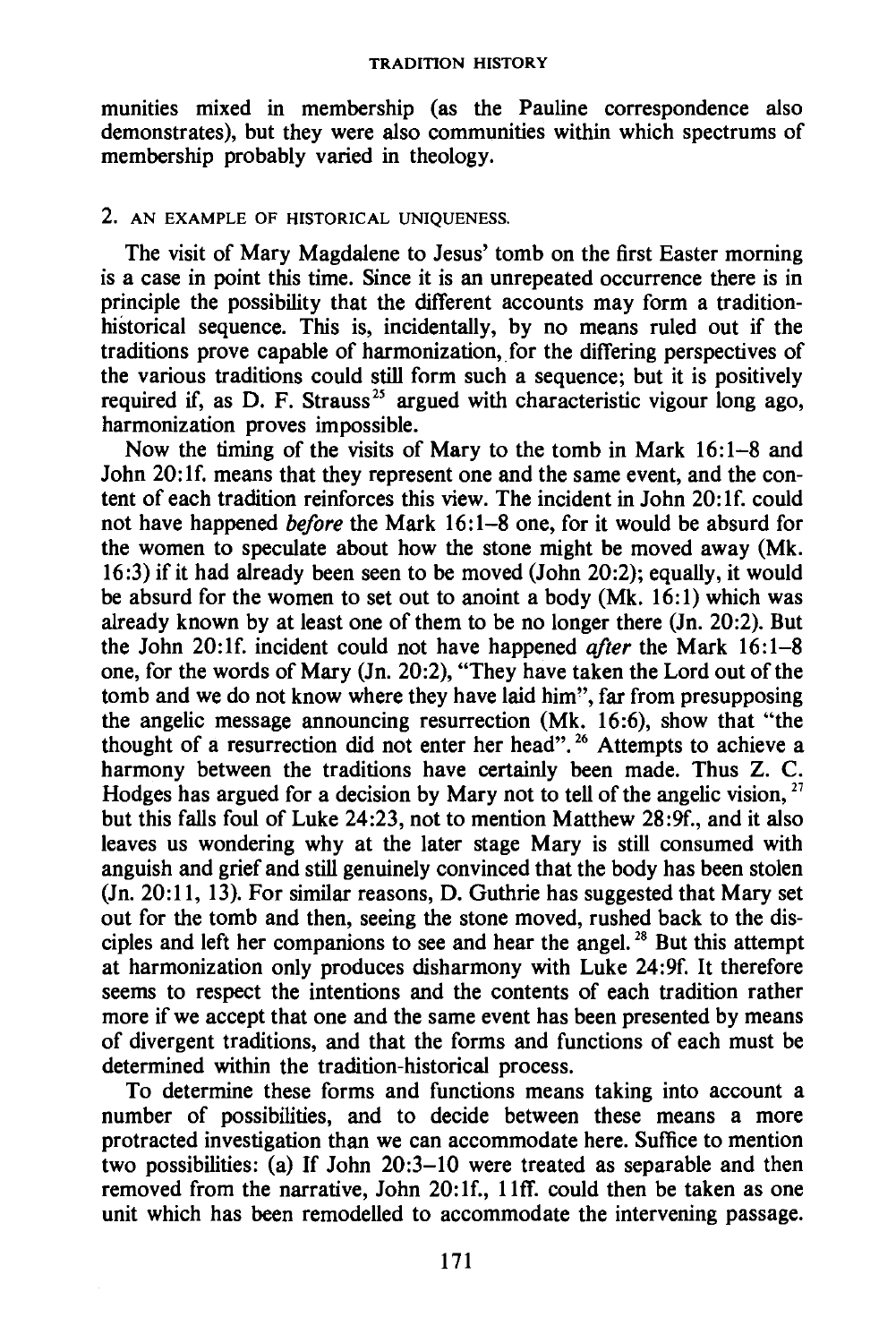This underlying unit with its reference to Mary and the angels could then be taken as parallel to, but later in composition than, Mark 16:1-8. Since this latter passage may itself have been subject to editorial modification  $-$  for instance, an intrusion may have occurred with verse 7, or even with verses 1, 4, 5, 7 and 8b,  $29$  or with some other combination – the tradition-historical sequence might consist of a primary pre-Markan unit which was then modified by literary means into the present Markan unit (with or without a lost ending!), which in turn developed, but not by direct literary intervention, into the Johannine form. 30 The theological and apologetic considerations which were in force at each stage would then need to be uncovered. (b) Alternatively, it could be that John 20:11-14a, a passage which plays little part in the chapter as a whole, is itself an editorial bridge passage based on general acquaintance with synoptic data and leading to the appearance of Jesus to Mary, an event presented in a separate and self-sufficient unit of tradition in Matthew 28:9f. In this case, John 20:1f. might also represent a separate independent unit complete in itself, <sup>31</sup> which could then be correlated with Mark 16:1-8 as a whole. If so, one possibility worthy of consideration is that John 20:1f. is more or less the earliest form of the tradition,<sup>32</sup> and a form which is uninfluenced by post-Easter convictions and unhampered by the historical-critical objections  $\frac{33}{2}$  often felt to be involved in Mark  $16:1-8$ . On this showing the tradition-historical sequence would be from John 20:1f. to the pre-Markan form, and then to Mark, and then to the versions of Matthew and Luke.

Here then is another example of the tradition-historical enquiry in action. Certainly there is room for legitimate difference of opinion among scholars as to the actual pattern of the tradition-historical development, but there can be no doubt that the content of the gospel tradition itself demands that the attempt to discover one be made.

## Ill. *Which Community?*

The attempt to establish criteria by means of which traditions might be attributed to Jesus, to the Palestinian community, to Hellenistic Jewish-Christian communities or to Gentile Christian communities, is beset with formidable difficulties and is probably incapable of producing firm results. In part this is due to the nature of contemporary Judaism, and in part to the nature of primitive Christianity. To the degree that we do know something of each we can detect an extremely fluid and flexible situation in both, and to the degree that we do not know enough about each any observations are bound to be tentative. Again and again it is apparent that it is easier to replace old certainties with new uncertainties than to produce assured results, and it is as well to be open about this. Perhaps a few observations along this line may help.

(1) The distinction between Palestinian and Hellenistic Judaism cannot be treated as absolute. Long-established "Hellenistic" influence inside Palestine is a firm datum by the time the Christian movement begins. One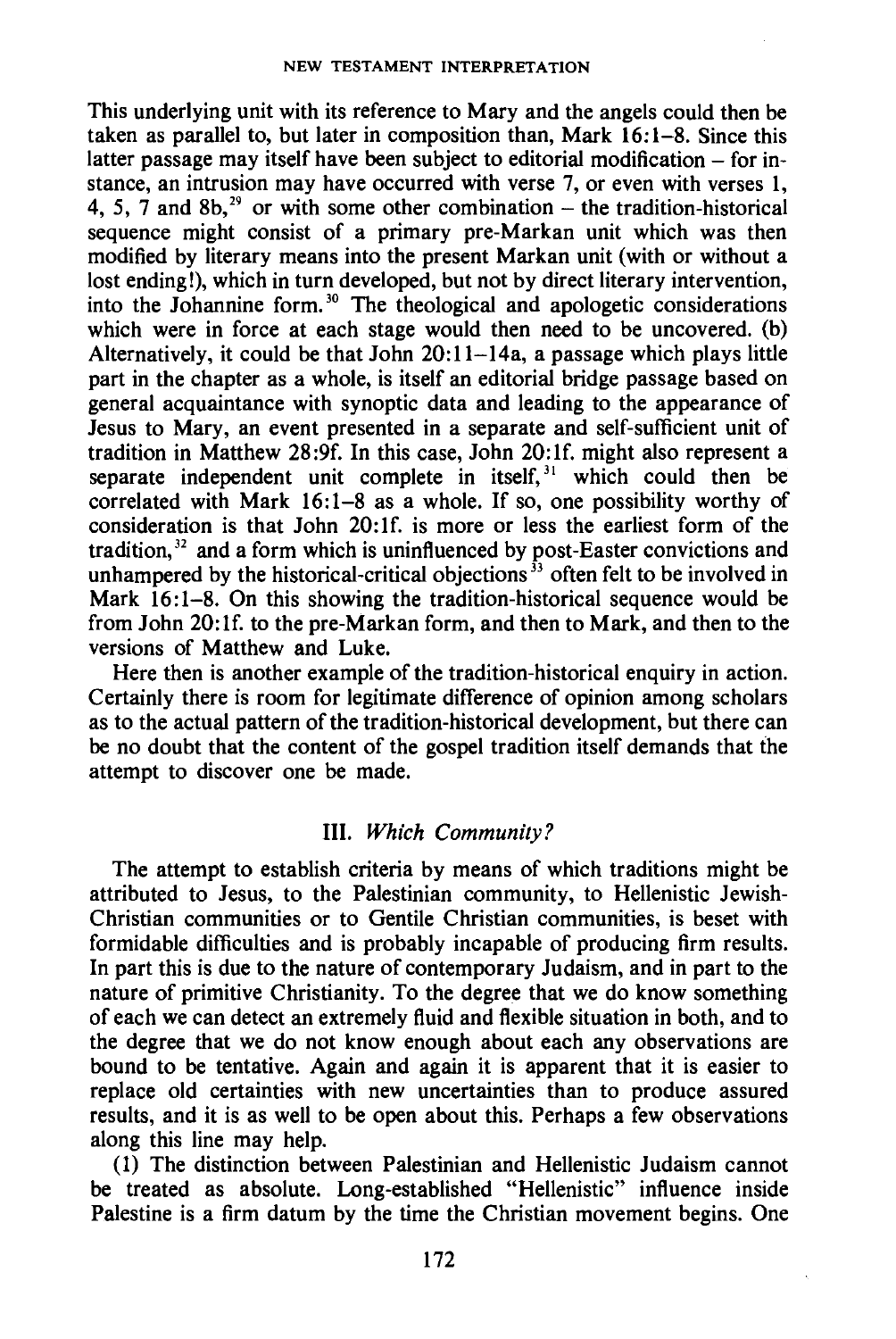has only to recall the non-Palestinian origin of prominent Jewish leaders (e.g. the high priest Ananel or the great Hillel, both of whom came from Babylon), or the movements of distinguished rabbis in and out of Palestine (e.g. Joshua ben Perahjah in b.Sanh. 107b), or the wide adoption of non-Semitic loan-words, or the occurrence of so-called Hellenistic terminology and thought forms at Qumran, or the existence of a Hellenistic synagogue in Jerusalem (Acts 6:9). 34 The openness of the channels of communication is also suggested by the evidence of the hold kept by the Jerusalem authorities on the Diaspora (Acts 9:2; 28:21). It is not to be thought that all influence or "Hellenistic" thinking was shaken off with the dust of a person's feet when he crossed the frontiers of Palestine. And if Judaism is not susceptible to division into totally separate and water-tight compartments, it is not to be thought that nascent Christianity could be. For the varied phenomenon of Judaism was the most prominent feature of the circumstances within which the growing Christian church developed, and theological development was, in part at least, a response to circumstances.

(2) Distinctions between one sort of community and another may have been less significant than distinctions within communities. And while internal distinctions are likely to have brought about creative interaction between varieties of emphasis and even confrontation and controversy, there are clear signs in the gospels of processes of accommodation and conciliation. Not that such processes were bound to be successful, but the fact that they were necessary confirms that different views could be maintained within a single community. An example of this is the rigorist tendency which emerges in material like Matthew 5:18f. (cf. the comments above on Mt. 23:2f.), a point of view which is preserved rather than suppressed by both Q and Matthew, and even in a reduced form by Luke  $(Lk, 16:17)$ .<sup>35</sup> Yet in all these documents material of this sort is set alongside other material whose perspective is different. This is a particularly illuminating issue because the spectrum of opinion existing within the Matthaean (non-Palestinian Jewish?) community seems to mirror the spectrum existing within the early Jerusalem community. That the leadership could safely stay in Jerusalem after a persecution dispersed those who were "liberal" in the matters affecting law and temple (Acts 8:1) strongly suggests that they were inoffensively conservative and advocates of a Matthew 5:18f.-type position. The judgment we make on the relative faithfulness to Jesus of the apostles and of the Stephen group will have a big influence on our decision about the authenticity of Matthew 5:18f., but for the present it is enough to note that the pre-persecution period in Jerusalem was one when differing outlooks co-existed inside one Christian community. The upshot is consequently that it is more advisable to speak of variant theological schemes or developing trends than to allocate the different patterns to separate slots.

(3) There is no automatic means of deciding whether material containing Semitisms belongs to Jesus or to the Aramaic-speaking communities. Equally, the absence of Semitisms or, say, the use of the LXX does not demonstrate a non-Semitic or non-Jesus point of origin. Any writer may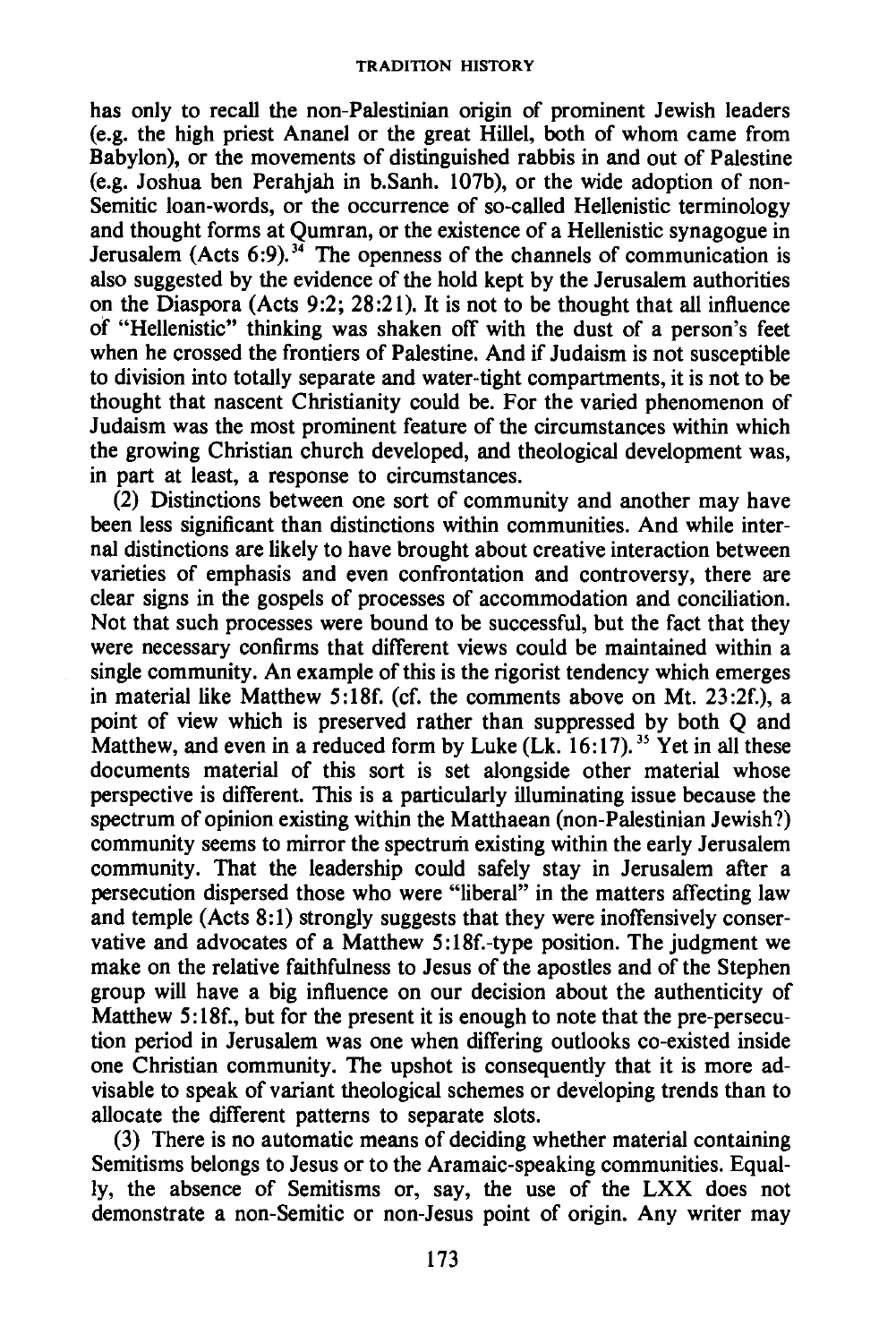reformulate tradition in his own language or idiom, and he may equally adjust scriptural quotations and allusions to conform to the received biblical text in use in his own community. But the existence of tradition is not thereby disproved.

To sum up, Christianity was born into an exceptionally varied world of thought, and itself responded – indeed, within a missionary context, could not but respond - to that variety. It could no more preserve a compartmentalized character than the environment did. As far as tradition-history is concerned, the text of the New Testament permits us to reconstruct developments and successive stages of theological reflection, but not to be too confident about assigning these successive developments to specific areas or times.

## IV. *Suggested Criteria for Sayings of Jesus*

The criteria for distinguishing Jesus-material from later church developments are still vigorously debated,<sup>36</sup> and uncertainty about this fundamental issue of method is in no small way the cause of the marked variation in the conclusions of various scholars, and ultimately the cause of the pessimistic declaration that "faith cannot and should not be dependent on the change and uncertainty of historical research."

*The criterion of dissimilarity* has been formulated in a particularly clearcut manner by R. H. Fuller: "Traditio-historical criticism eliminates from the authentic sayings of Jesus those which are paralleled in the Jewish tradition on the one hand (apocalyptic and Rabbinic) and those which reflect the faith, practice and situations of the post-Easter church as we know them outside the gospels." 37 It will be noticed that this lays down dissimilarity as a *necessary* condition, and takes material *outside* the gospels as the primary data for the life of the church. But these are two of a range of considerations which call the dissimilarity criterion in question. Firstly, the deceptive simplicity of this test should not mask the fact that at most it can produce the distinctive Jesus but cannot guarantee the characteristic Jesus. And since there can be no assurance, nor indeed any likelihood, that Jesus overlapped in no way with contemporary Judaism and contributed nothing to primitive Christianity, the distinctive Jesus can hardly be the historical Jesus.<sup>38</sup> Secondly, by separating the "distinctive Jesus" (who is wrongly assumed to be the historical Jesus) from what functions as the "characteristic community", it is a necessary presupposition of the method that the community members must have regarded authentic Jesus-material as neither vital nor important, since they did not ground their life and faith upon it. In effect, Easter becomes the point of discontinuity. But that is very doubtful since (a) H. Schiirmann has rightly drawn attention to the pre-Easter beginnings of the community based upon a response to Jesus and his words, and the consequent sociological continuity,<sup>39</sup> and (b) whatever else Easter was not, it certainly was about the vindication of Jesus, his pre-Easter cause and his pre-Easter words. Thirdly, it is not possible to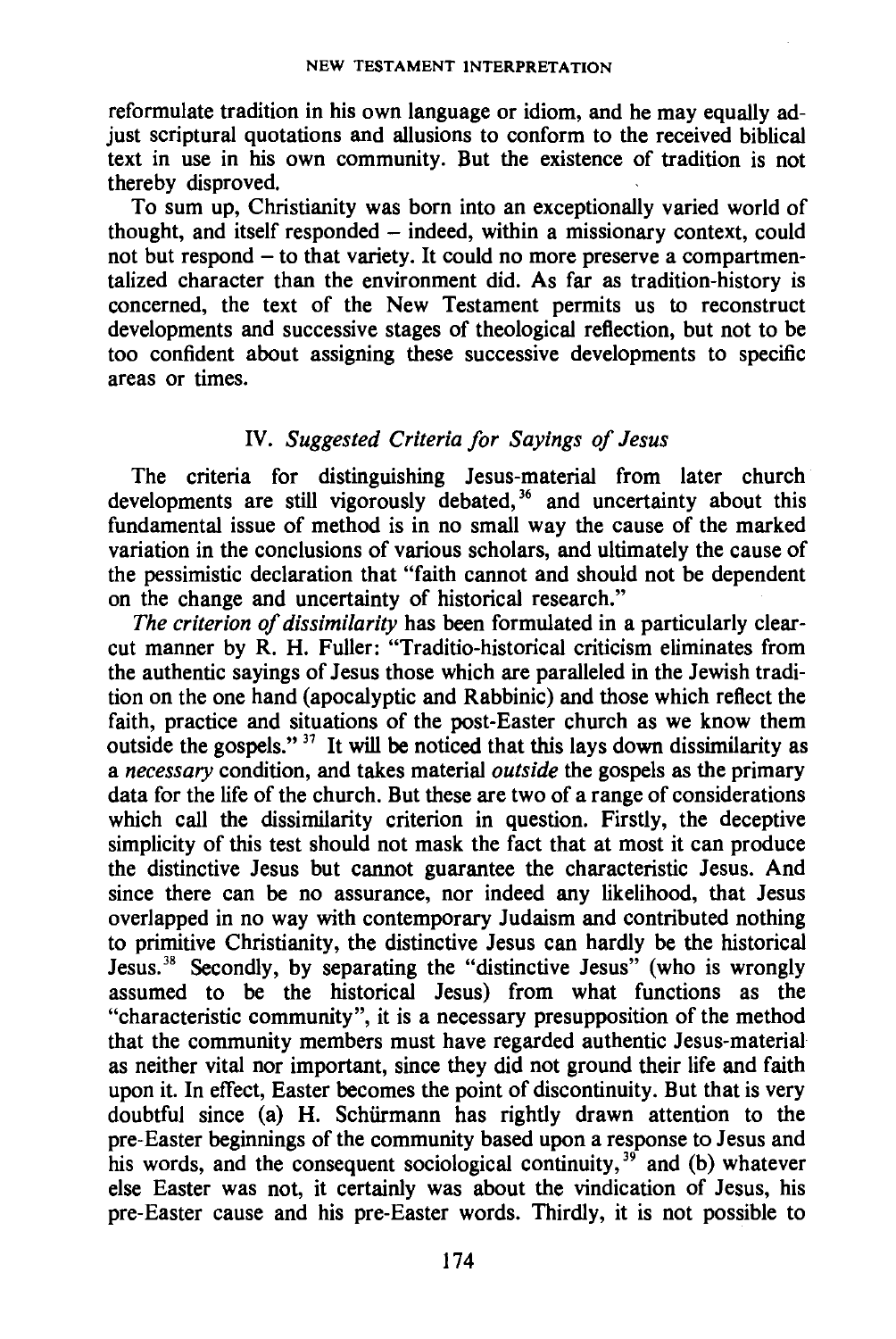salvage continuity by proposing, for example, an evolution from pre-Easter implicit christology to post-Easter explicit christology. 40 For if the post-Easter community members were correct, as is suggested, to regard Jesus as the messiah on the basis of what he had said and done, it follows that such implications must have been intended deliberately by Jesus, and that the disciples could just as easily have drawn the correct inference before Easter. Fourthly, the gospels themselves belong to the living experience of the communities, and it is highly doubtful whether anything at all within them can fail to represent the standpoint of some one community.  $41$  As a consequence, the dissimilarity principle should logically produce one and only one result. That is, concerning the historical Jesus we know absolutely nothing. In view of the truly radical nature of this result which the dissimilarity criterion inevitably constructs, it is not surprising to see that its continued existence in principle has had to be allied to its tacit abandonment in practice. Thus: (a) R. H. Fuller declares that in the authoritative  $A_{\mu\nu\mu\nu}$ "Jesus pledges his whole person behind the truth of his proclamation. This formula has certainly been added secondarily to some of Jesus' sayings, as a synoptic comparison will show. But it cannot be doubted that it was characteristic of the historical Jesus." 42 But surely secondary additions imply that the word figures in community theology, and that consequently what Fuller says cannot be doubted can, and indeed by the criterion of dissimilarity should, be doubted. (b) H. Conzelmann has analysed and assessed sayings which refer to "the Father", "my Father", and "your Father".<sup>43</sup> None of the first group, he suggests, goes back to Jesus. Nor do any of the second group, though somewhat surprisingly he writes: "If the form of address goes back to Jesus. . . . " In the third group, Conzelmann with obvious reserve allows that Matthew 5:48; 6:32 and 23:9 may go back to Jesus. But with much greater, and therefore rather surprising, confidence he then affirms: "There is no doubt that Jesus designated God as 'Father'." But surely again, by the criterion of dissimilarity, there must be some doubt. References to "Father" should be treated as inauthentic because of their overlap with Judaism, and references to "Abba" should be treated as inauthentic because of their overlap with Aramaic-speaking and Pauline Christianity, as attested by Romans 8:15 and Galatians 4:6. $^{44}$  (c) N. Perrin has argued that the coming of the kingdom is an authentic element in Jesus' preaching, and has used the dissimilarity criterion to ground such an argument, first of all, on the verbal distinction between the kingdom's "coming" (so, Jesus) and its "being established" (so, Judaism); secondly, on the Jesustradition's use of the "kingdom" as "a comprehensive term for the blessings of salvation", which is only rarely paralleled in Judaism; thirdly, its application to "the final act of God in visiting and redeeming his people". 45 But while the distinction between Judaism and Jesus in respect of the future coming of the kingdom is probably over-emphasized here, it is the impossibility of distinguishing Jesus from the church on this point which jeopardizes the argument. Indeed Perrin appears to be aware of precisely this Achilles' heel in his thesis, when he writes: "A reasonable explanation is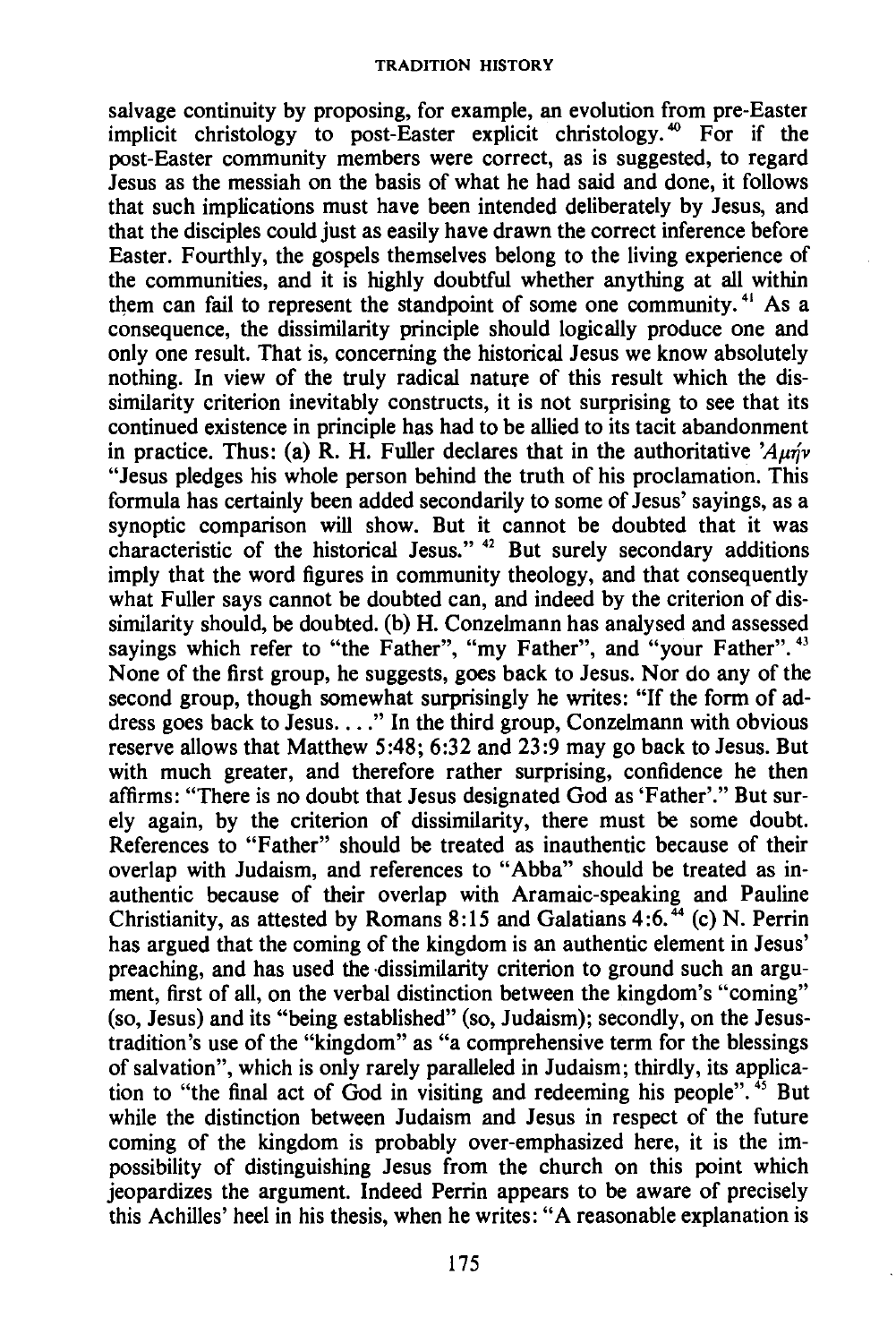that usages of 'Kingdom of God' characteristic of the teaching of Jesus and not of the early Church live on in the synoptic tradition. This does not mean, of course, that even in the Kingdom sayings the tradition suddenly becomes historically reliable. If the Church had not had her own use for the sayings, she would not have preserved them, and if they could not have been made expressive of his purposes, no evangelist would have used them." <sup>46</sup> It is that last sentence which makes the fatal concession. For once it is allowed that the coming of the kingdom is indeed a theme of early Christian theology  $$ and who can doubt that "May your kingdom come" (Mt.  $6:10 = Lk$ ,  $11:2$ ) is the church's prayer, even though it involves all three features listed by Perrin? – then there are only two options open: *Either* accept a line of continuity from Jesus to the church, which rules out the criterion of dissimilarity, *or* apply the criterion of dissimilarity, which rules out the line of continuity. If the second option is chosen, yet more material drops out of the authentic Jesus-tradition. And we are left to move step by step with inexorable certainty, but surely with increasing disquiet, to the truly radical conclusion mentioned above: that is, concerning the historical Jesus we know absolutely nothing.

*The criterion of multiple attestation,* i.e. whether or not a saying occurs in more than one independent strand of gospel tradition, cannot be tested independently of the assessment of the dissimilarity test. For traditions which are unrelated in literary terms could still emerge as an independent but common response to similar problems or insights. But if the logical possibility of a line of continuity from Jesus to the church is accepted, multiple attestation may have a part to play. For it can suggest that a deep impression has been made by a particular saying or theme, or that an earlier archetype exists behind the various forms, an archetype which is closer in time to the beginnings of the tradition. Even here, of course, the tradition-historical enquiry must at some stage take over, as the examples quoted earlier demonstrate. The same necessity is clearly indicated by the variations within multiple attestation in the cases of, for example, the traditions of the anointing (Mk. 14:3-9; Lk. 7:36-50; Jn. 12:1-8) or the saying about blasphemy against the Spirit (Mk. 3:28f; Mt. 12:31f. = Lk. 12:10). One must also add in connection with multiple attestation that using it can only produce eccentric results if it is taken to mean the laying down of a necessary condition.

*The criterion of coherence* also lacks the force to operate as a primary test, for it depends upon the existence of material which is already proved to be authentic, and with which other material may cohere. It can, however, prove useful in such circumstances. Thus, if a series of features of "Son of man" sayings can be shown to be among features of Jesus' mission in such a way that the only extra element in those sayings is the actual term "Son of man" itself, it is bound to be extremely difficult to dismiss all such "Son of man" sayings as inauthentic.<sup>47</sup> On the negative side, suggestions of a lack of coherence have to be used with caution, for, as M. D. Hooker and R. S. Barhour have pointed out, there is a risk of supposing incoherence when in fact there is paradox.<sup>48</sup> But equally, one must be alive to the risk of too freely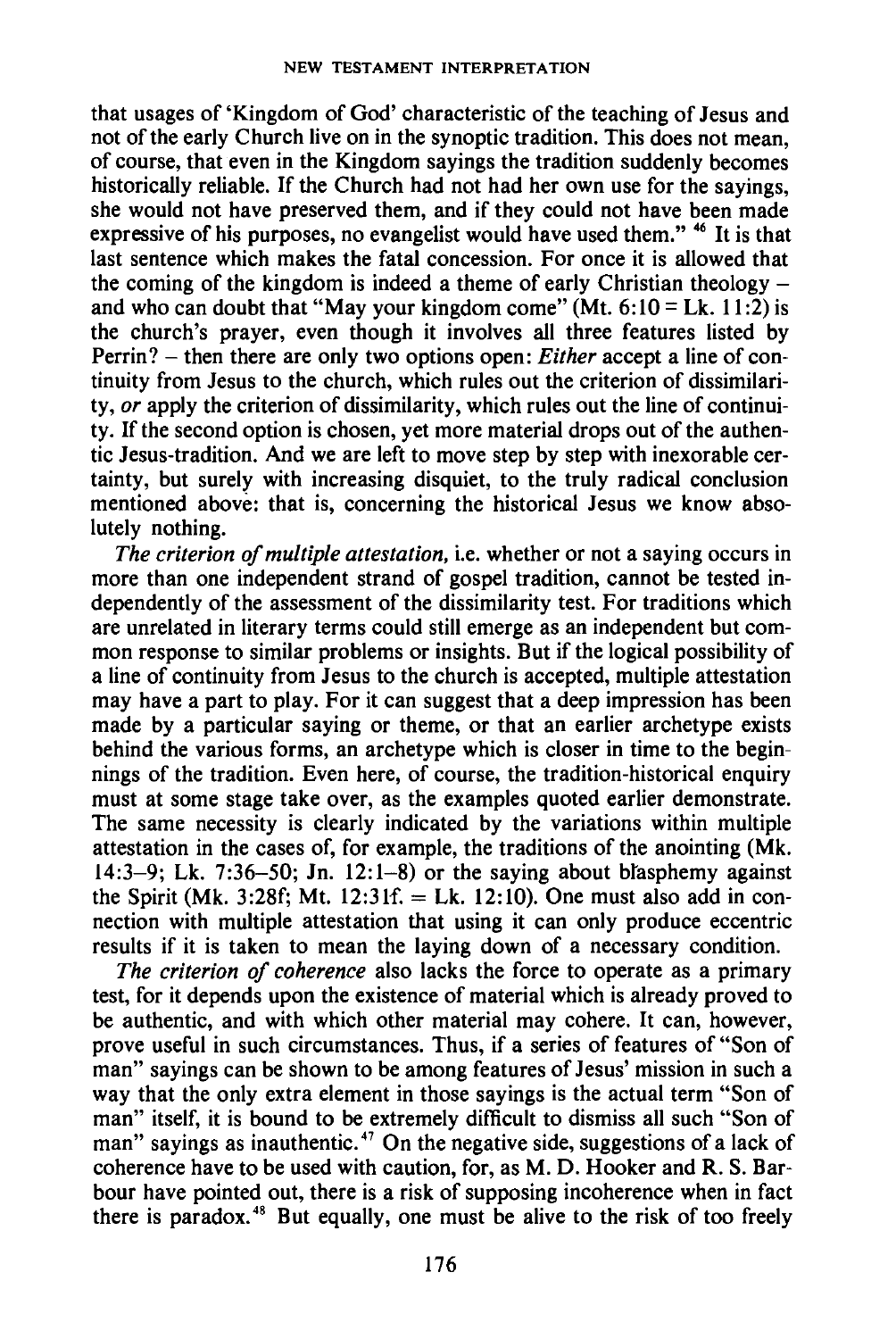invoking paradox in such a way as to attempt to reconcile the irreconcilable.

The problems which emerge during any critical examination of criteria might suggest that there is no future for the enquiry except in pessimism or even agnosticism. But this would, I believe, be more sceptical than is necessary, though it must be conceded that any reconstruction of the content of Jesus' message or the shape of his mission will involve much that is tentative.

Dissimilarity is, as already noted, a doubtful tool when the relationship between Jesus and the post-Easter churches is under scrutiny. It also has some drawbacks in respect of a discussion of his relationship with Judaism, in view of the incompleteness of our knowledge of Judaism. But even though our understanding of Judaism must remain open to modification and supplementation, we can do no more than work from what we actually do know. And if we do that we can begin by taking account of that gospel material which, after the tradition-historical investigation has got as far as establishing the earliest form of the tradition, marks a deviation from the basic principles of Judaism. Now certainly that earliest form may represent the outlook of some person or community after Easter. But if there is no reason to suppose that anything intrinsic to Easter as such has created the tradition, we are bound to ask what decisive impulse may have led to such a new development and deviation from Judaism. And the most probable answer to that question is Jesus. It is important to be clear about what we are doing. That is, dissimilarity is not being regarded as necessary. It is merely being taken as a starting-point in the discussion of the relationship between the tradition and Judaism, and it is at the same time being supplemented by considerations of evolutionary continuity (not dissimilarity) in the relationship between Jesus and the churches. As an example one could take legal material. Mark 7: 15 is a saying widely regarded as radical vis-a-vis the law. 49 It could theoretically be the product of Pauline influence, in view of the comparable outlook expressed in Romans 14:14. But instead of arguing that this deviation from the law is a post-Easter construction (which a consistent use of the dissimilarity criterion in a necessary sense should oblige us to do), we ask what could have moved Mark and Paul to take such a view. The most probable answer is Jesus, so that behind this material there can be heard his *ipsissima vox.* By the same method one could confidently attribute radical positions on divorce and discipleship ( 1 Cor. 7:10b, 11b; Mk. 10:2-9; Lk. 16:18 and Mt.  $8:22 =$  Lk. 9:60) to Jesus. With multiple attestation (used positively rather than actually required) adding strength to the argument that in these sayings critical of law and tradition we do hear his voice, we have confidence in a wide range of gospel material which expresses this position. And we are, incidentally, working forward by this means to a position which stands some chance of explaining adequately post-Easter phenomena. That is a substantial advance.

To this modified use of the dissimilarity test there can be added considerations of coherence. That is, we assess next the material whose most primitive form coheres with the theological presuppositions and explicit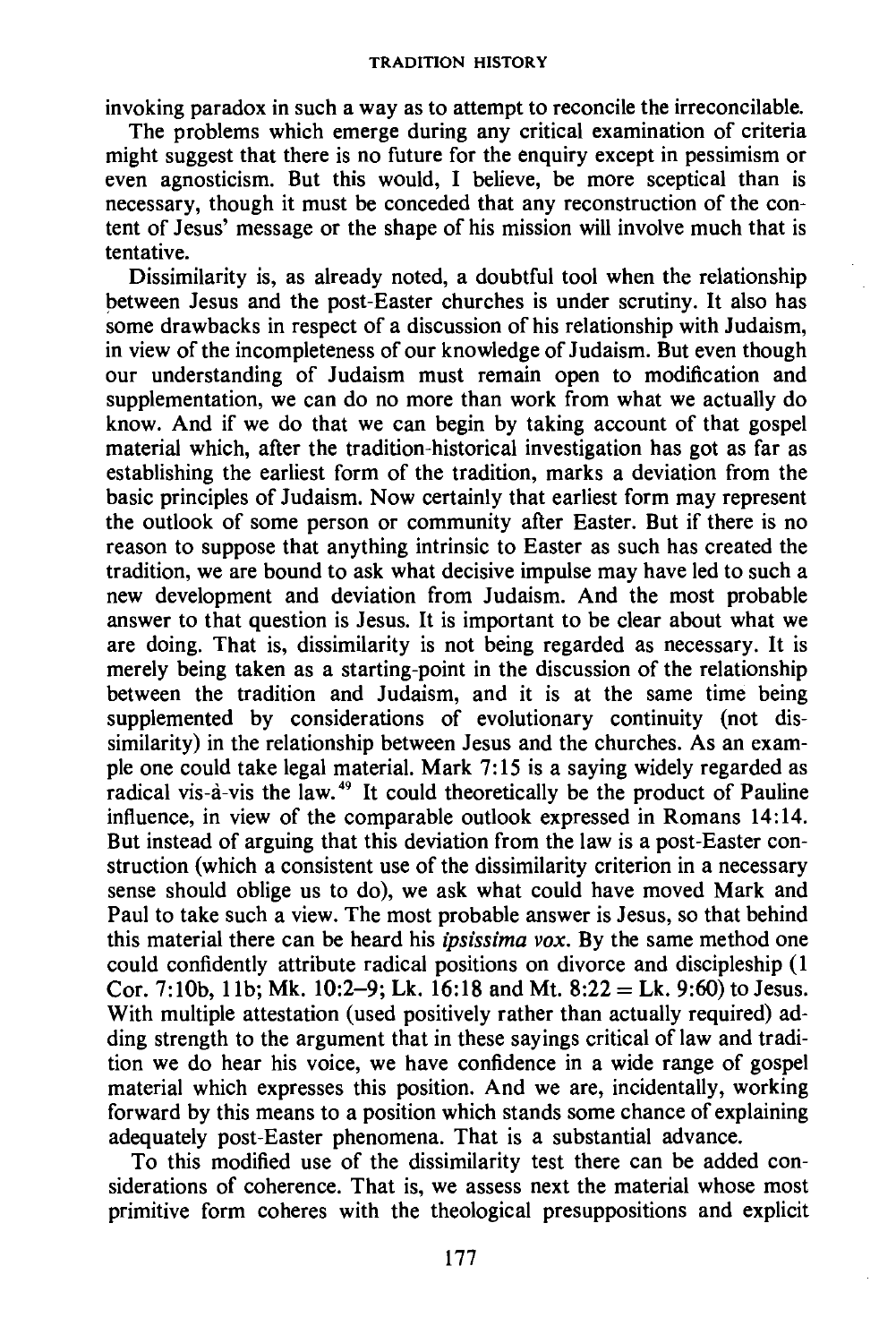affirmations in the material already secured as authentic tradition. Again there are admittedly margins for error at every stage of the process, but this argumentation is not unique in that respect. Certainly coherence can lead too far, and should only be operated on the basis of a clear understanding of what sort of documents the gospels are. And, of course, there must also be a coherence of the context presupposed by a tradition with the context of Jesus' mission, as well as a coherence of content. But at least the use of coherence, after dissimilarity to Judaism has been explored, does offer certain advantages: (a) It allows for the incorporation of other material reflecting similarity between Jesus and Judaism. (b) It allows for the continuity between Jesus and some at least of the post-Easter Christian developments. And, as we have seen, no collection of criteria which prohibits in advance such factors can hope to do justice to the historical Jesus as he was in himself and as he participated in the development of events and ideas of his time.

All this is but the beginning of a process which is arduous and exacting. The suggestions above are but guidelines, and the implementation of them is just as certain to allow room for judgment by the individual, and therefore room for disagreement between individuals, as any other suggestions. For this we must settle, even if it seems by comparison with older but, in view of the character of the gospels, unrealistic certainties to be unsettling. But it does at least have the merit of recognizing that the gospels do belong to Jesus and also to the churches. For Jesus this means that he is seen as not merely *historisch,* a figure of the past, but also one whom we can see within the developing tradition as truly *geschichtlich,* that is, a person whose relevance is explored and exploited ever and again in places far removed from Galilee and Jerusalem and in times long after A.D. 30.

#### **NOTES**

1. Particularly clear examples of the method in action on the basis of such a scheme can be found in H. E. Tödt, *The Son of Man in the Synoptic Tradition* (E.T. London 1965); R. H. Fuller, *The Foundations of New Testament Christology* (London 1965); F. Hahn, *The Titles of Jesus in Christology* (E.T. London 1968).

2. See R. Bultmann, *The History of the Synoptic Tradition* (E.T. Oxford 1963), p. 4.

3. *New Testament Theology I: The Proclamation of Jesus* (E.T. London 1971), pp. 293f.

4. The equivalence of Mark 8:29 and John 6:69 is widely recognised. Cf. R. E. Brown, *The Gospel according to John I-XII* (London 1966), pp. 301-303.

5. See, for example, note 11 on p. 348.

6. J. Jeremias, *The Parables of Jesus* (E.T. London 1963), pp. 224-227.

7. Cf. also Mt. 5:46f.

8. O. Michel,  $\tau \in \text{A}$ *úvnc* TDNT 8 (1972), pp. 103-105; J. Jeremias, *Theology I*, pp. 113-118.

9. This conclusion is in no way prevented by the argument that the saying is authentic and was spoken by Jesus prophetically (cf. Jn. 14:26) with a view to a period after his death. Leaving aside the substantial number of questions begged by such an argument, it is sufficient to note here that Jesus would hardly have authorized the post-Easter churches to ig-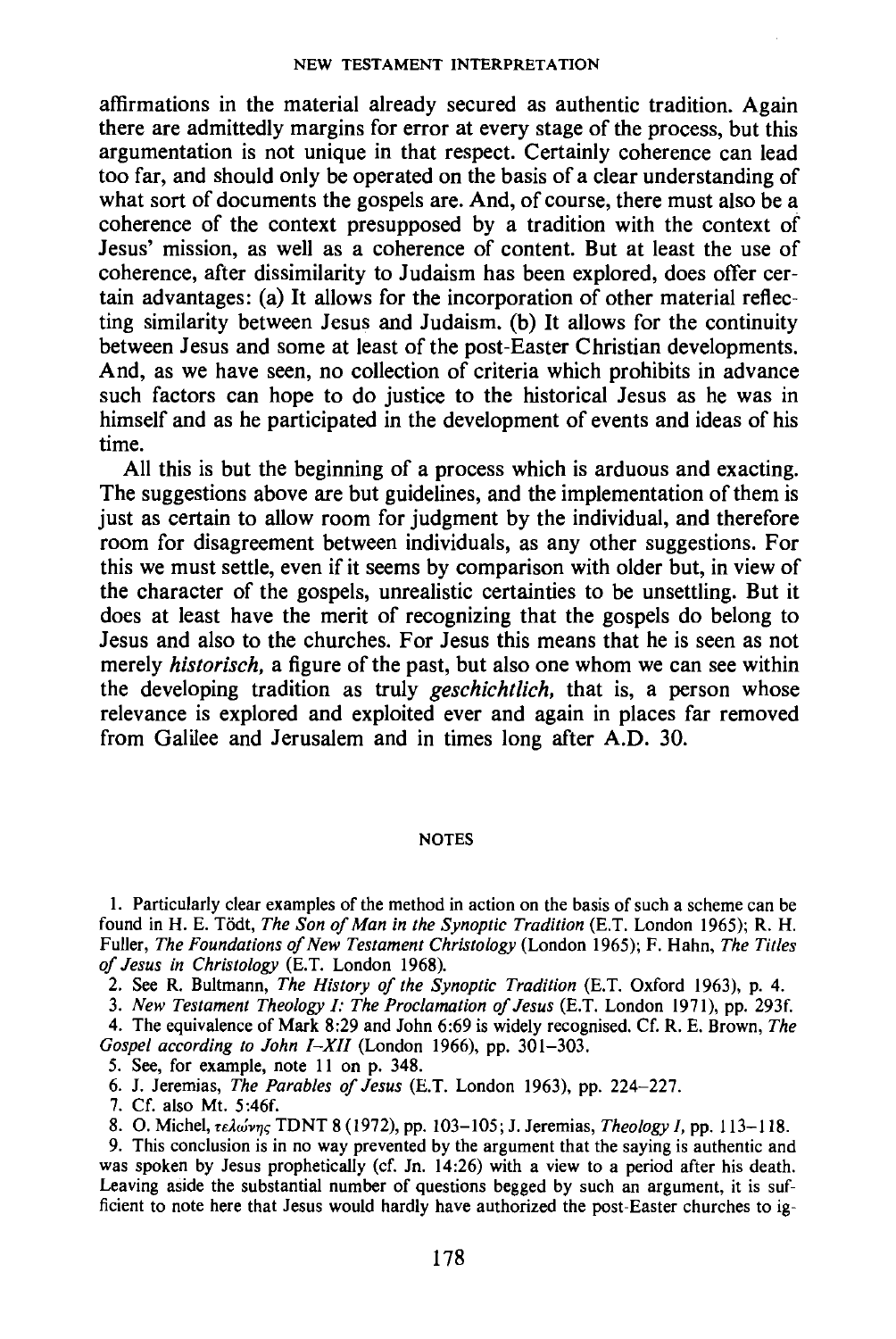nore or reject the principles for which he campaigned so determinedly during the pre-Easter period.

0. E. Klostermann, *Das Matthäusevangelium* (Tübingen 1927<sup>2</sup>), p. 181; R. Hummel, *Die Auseinandersetzung zwischen Kirche und Judentum im Matthiiusevange/ium* (Miinchen 1966), pp. 31f.

11. It is argued by N. B. Stonehouse, *The Witness of Matthew and Mark to Christ* (London 1944 ), pp. 196f, that such a distinction is present in Mt. 23:4, 16ff, 23f, and therefore in 23:2f. However, this does not do justice to the word *návra* (Mt. 23:3), cf. G. Strecker, *Der Weg der Gerechtigkeit,* (Göttingen 1966<sup>2</sup>), p. 16. Moreover, the tendency of Matthew to act as a conciliator between various divergent theological positions (see p. 169f. for another example of this in his treatment of "wisdom" material) without smoothing out the differences rules out any such limitation of Mt. 23:2f, which should therefore be allowed its full force. 12. On this material, see H. Merkel, "Jesus und die Pharisäer", NTS. 14 (1967–68), pp. 194-208; M. Hengel, *Nachfolge und Charisma* (Berlin, 1968), pp. 3-17; H. Merkel, "Markus 7, 15 - das Jesuswort iiber die innere Verunreinigung", ZRGG 20 (1968), pp. 340-363; D. R. Catchpole, "The Synoptic Divorce Material as a Tradition-historical Problem", BJRL 57 (1974-75), pp. 92-127.

13. On Phil. 2:6-11, see D. Georgi, "Der vorpaulinische Hymnus Phil. 2:6-11", in E. Dinkler (ed.). *Zeit und Geschichte* (Tiibingen 1964), pp. 263-293; R. P. Martin, *Carmen Christi (Cambridge 1967); E. Käsemann, "A Critical Analysis of Philippians 2:5-11",* JTh.Ch. *5* (1968), pp. 45-88. On Col. 1:15-20, E. Schweizer, "The Church as the Missionary Body of Christ", NTS 8 (1961-62), pp. 1-11. On the Johannine prologue, R. E. Brown, *The Gospel according to John I-XII,* pp. 519-524; R. Schnackenburg, *The Gospel according to St. John* (E.T. London 1968), pp. 481-493; E. Kiisemann, *New Testament Questions of Today* (London 1969), pp. 138-167.

14. So, rightly, R. V. G. Tasker, *Gospel according to St. Matthew* (London 1961), p. 119. 15. H. Schiirmann, *Das Lukasevangelium I* (Freiburg 1969), p. 423.

16. Schiirmann, op. cit., pp. 420f. D. Liihrmann, *Die Redaktion der Logienquelle,*  (Neukirchen 1969), pp. 27f, argues that Luke 7:29f. comes from Q (cf. Mt. 21 :32), but that Luke has altered its position and substituted it for Mt. 11: 12f. which did occur in its present position in Q. He argues that there is no particular reason why Matthew should have inserted 11: 12f., and that the special Matthaean interpretation appears first in 11 :14f. (drawing upon Mark 9:13 and drawing out Mt.  $11:10 = Lk$ , 7:27). However, the themes of prophecy, the kingdom and John which are common to Mt.  $11:11$  and  $11:12f$ . are sufficient to explain why Matthew should insert 11:12f. at this point, while elsewhere in Q material Matthew shows a tendency to move material around (cf. Mt. 8:11f.) more than Luke does.

17. Schiirmann, op. cit., p. 423.

18. Lührmann, op. cit., p. 99; otherwise, U. Wilckens, *aogia* TDNT VII (1971), p. 515, who thinks an equation between Jesus and wisdom is already achieved in Q.

19. Liihrmann, op. cit., pp. 29f.

20. Mt. 11 :20-23 cannot originally have belonged with 11:2-19 since the persons addressed are different. The link word *rore* between the two blocks is typical of Matthaean editorial work.

21. That single word avtrig must restrain the tendency (cf. M. J. Suggs, *Wisdom, Christology and Law in Matthew's Gospel* (Harvard 1970), p. 58) to treat Matthew's redaction as thorough-going and complete even to the point of saying that "Jesus is Sophia incarnate". In fact he has not quite got that far.

22. On the Q tradition's view of Jesus as Wisdom's representative, see G. N. Stanton, "On the Christology of Q", in B. Lindars and S. S. Smalley (edd.), *Christ and Spirit in the New Testament* (Cambridge 1973), pp. 27-42, esp. 36-38.

23. U. Wilckens, op. cit., pp. 516f; H. D. Betz, "The Logion of the Easy Yoke and of Rest", JBL 88 (1967), pp. 10-24.

24. The results obtained here can be confirmed and strengthened by a similar study of Mt.  $23:34 = Lk$ . 11:49, where Wisdom's rôle as sender of the prophets and others (as in Q) is taken over by Jesus according to Matthaean redaction. Cf. Suggs, op. cit., pp. 13-29. 25. *The Life of Jesus Critically Examined* (E.T. London 1973), pp. 709-718.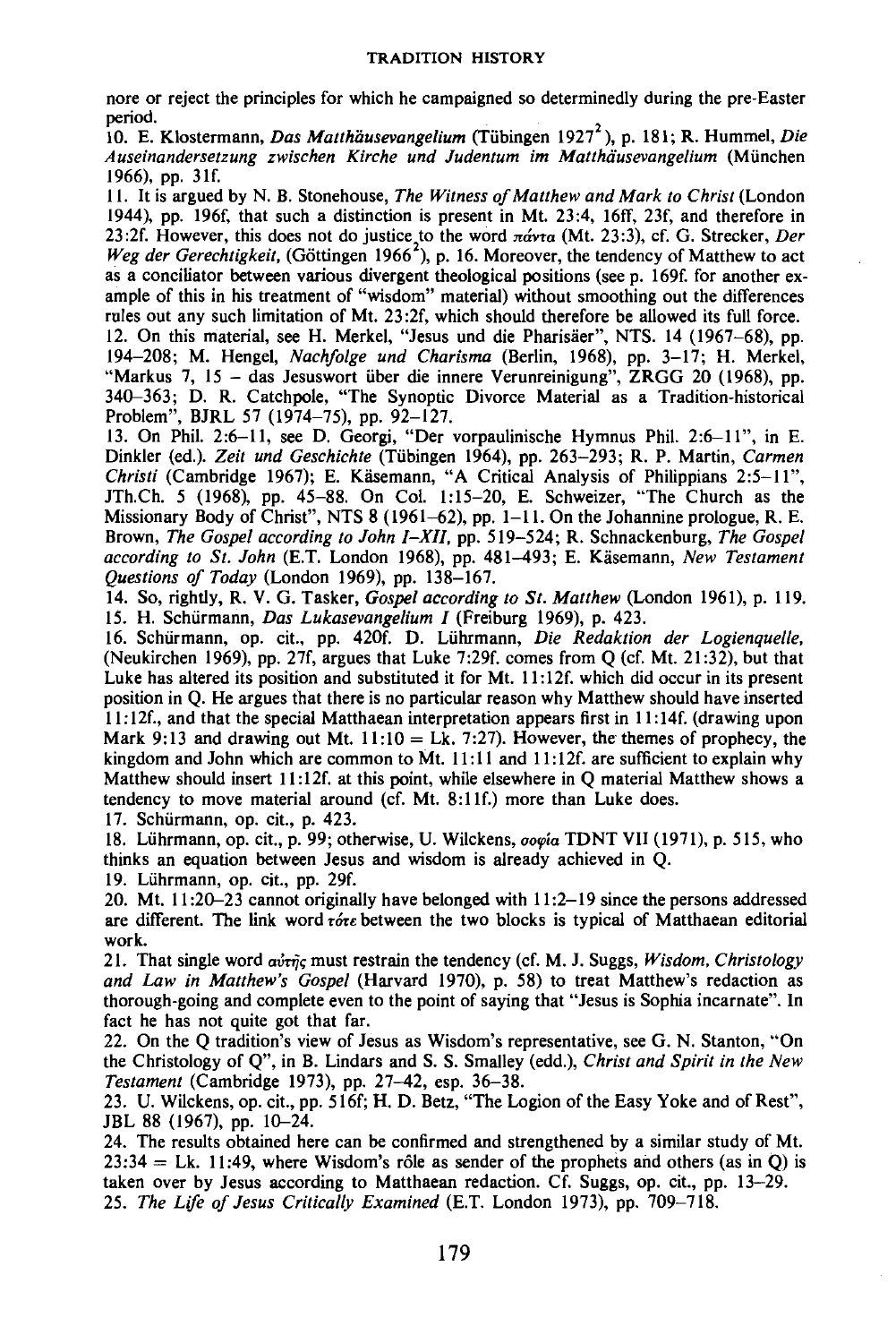26. L. Morris, *The Gospel according to St. John* (London, 1972), p. 831.

27. "The Women and the Empty Tomb", *Bibliotheca Sacra* 123 (1966), pp. 301-309, esp. pp. 305f. .

28. *Jesus the Messiah* (Glasgow 1972), p. 359.

29. Thus, L. Schenke, *Auferstehungsverkündigung und leeres Grab* (Stuttgart 1969<sup>2</sup>), pp. 54 f.

30. Thus, C. F. Evans, *Resurrection and the New Testament* (London 1970), pp. 120--124.

31. At the pre-Johannine stage material now present in John 20: If. may have led directly into the story of Peter's visit to the tomb. Cf. G. Hartmann, "Die Vorlage des Osterberichte in Joh. 20", ZNW 55 (1964), pp. 197-220.

32. So, P. Benoit, "Marie-Madeleine et les Disciples au Tombeau selon Joh 20:1-18", in W. Eltester, (ed.) *Judentum, Urchristentum, Kirche* (Berlin 1964), pp. 141-152.

33. For a summary of these specific problems, cf. Evans, op. cit., pp. 75-79.

34. Abundant evidence of this very open situation is readily accessible in J. Jeremias, *Jerusalem in the Time of Jesus* (E.T. London 1969); M. Hengel, *Judaism and Hellenism*  (E.T. London 1974).

35. For the view that Mt. 5:19 stems from Q, see H. Schiirmann, "Wer daher eines dieser geringsten Gebote auflöst ...", repr. in *Traditionsgeschichtliche Untersuchungen zu den synoptischen Evangelien* (Diisseldorf 1968), pp. 126-136.

36. See N. Perrin, *Rediscovering the Teaching of Jesus* (London 1967), pp. 15-53; M. D. Hooker, "Christology and Methodology", NTS 17 (1970–71), pp. 480–487; id., 'On using the Wrong Tool', *Theology* 75 (1972), pp. 570–581; J. Jeremias, *New Testament Theology*, I. pp. 1-41; R. S. Barbour, *Traditio-historical Criticism of the Gospels* (London 1972), pp. 1-27; D. G. A. Calvert, "An Examination of the Criteria for Distinguishing the Authentic Words of Jesus", NTS 18 (1971-72), pp. 209-219.

37. *The Foundations of New Testament Christology* (London 1965), p. 18; cf. E. Kasemann, "The Problem of the Historical Jesus", *Essays on New Testament Themes* (E.T. London 1964), pp. 34-3 7; N. Perrin, op. cit., p. 39; H. Conzelmann, "Jesus Christus", RGG Ill, p. 623.

38. Cf. W. G. Kiimmel, "Das Problem des geschichtlichen Jesus in der gegenwartigen Forschungslage", in E. Grasser (ed.), *Heilsgeschehen und Geschichte* (Marburg 1965), p. 403; M. D. Hooker, "Christology", pp. 48lf., who also rightly points out the limitations of our knowledge of both Judaism and Christianity.

39. "Die vorosterlichen Anfange der Logientradition", *Untersuchungen,* pp. 39-65.

40. Thus, Käsemann, op. cit., pp. 37-45.

41. It is worth pondering the comment of G. Bornkamm, *Jesus of Nazareth* (E.T. London 1960), p. 14: "We possess no single word of Jesus and no single story of Jesus, no matter how incontestably genuine they may be, which do not embody at the same time the confession of the believing congregation, or are at least embedded therein."

42. Op. cit., pp. 104f.

43. *An Outline of the Theology of the New Testament* (E.T. London 1969), pp. 102-106. 44. R. S. Barbour, op. cit., p. 17, draws attention to the fact *thatAbba* is "as characteristic of the prayers of the early Church as one could wish", but argues that those who accept authenticity in spite of the dissimilarity criterion probably do so largely because it is neither christological in the narrow sense nor kerygmatic. One can only note that the criterion of dissimilarity is not usually proposed with the intention to limit its application to christology and kerygma. It is hard to draw back from the main conviction that the process does indeed involve inconsistency.

45. Op. cit., pp. 54-63.

46. Op. cit., p. 62.

47. This approach can be seen in the article of I. H. Marshall, "The Synoptic Son of man sayings in Recent Discussion", NTS 12 (1965-66), pp. 327-351.

48. M. D. Hooker, "Christology", p. 483; R. S. Barbour, op. cit., pp. 9f.

49. See n.l2.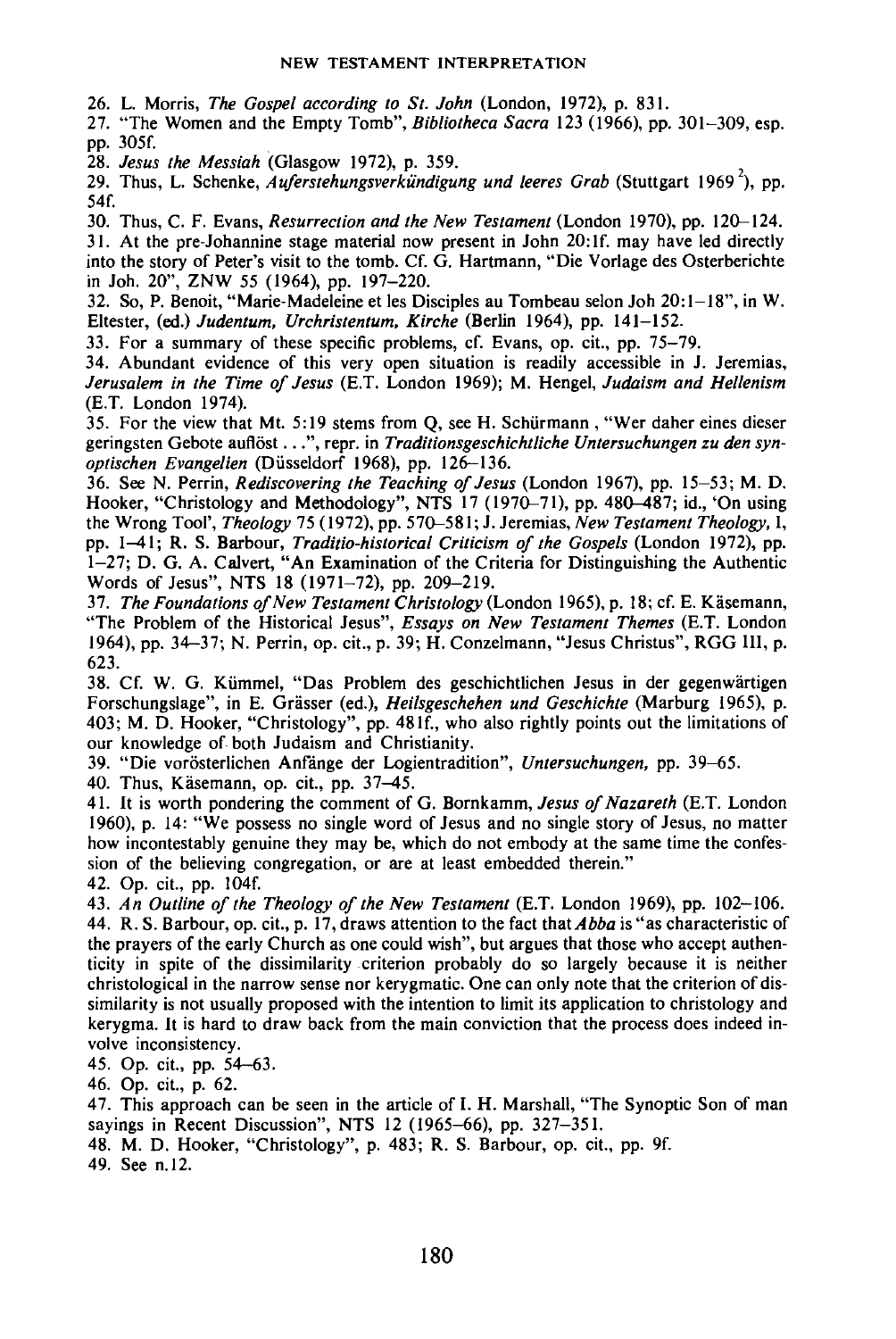methods in form criticism, and includes an invaluable bibliography of 238 titles.

- E. E. ELLIS, "New Directions in Form Criticism", in G. Strecker (ed.), *Jesus Christus in Historie und Theologie* (Tiibingen: J.C.B. Mohr 1975), pp. 299-315.
- E. V. McKNIGHT, *What is Form Criticism?* (Philadelphia: Fortress Press 1969). The best basic book on the subject, including critiques of Bultmann, Dibelius, and others.
- G. N. STANTON, "Form Criticism Revisited", in M. D. Hooker and C. J. A. Hickling (ed.), *What about the New Testament?* (London: SCM Press 1975), pp. 13-27.
- V. TAYLOR, *The Formation of the Gospel Tradition* (London: Macmillan  $1965<sup>2</sup>$ ). An example of the more cautious British approach to form criticism.

*Best read:* McKnight.

#### CHAPTER X

# TRADITION HISTORY

- R. S. BARBOUR, *Traditio-Historical Criticism of the Gospels* (London: SPCK 1972).
- R. BuLTMANN, *The History of the Synoptic Tradition* (Oxford: Blackwell  $1968^2$ ).
- D. G. A. CALVERT, "An Examination of the Criteria for Distinguishing the Authentic Words of Jesus", NTS 18 (1971-72), pp. 209-219.
- F. HAHN, *The Titles of Jesus in Christology* (London: Lutterworth 1969).
- M. D. HOOKER, "Christology and Methodology", NTS 17 (1970-71), pp. 480-487.

- "On Using the Wrong Tool", *Theology* 75 (1972), pp. 570--581.

- J. JEREMIAS, *New Testament Theology I: The Proclamation of Jesus*  (London: SCM Press 1971).
- E. KA.sEMANN, "The Problem of the Historical Jesus", in *Essays on New Testament Themes* (London: SCM Press 1964), pp. 15-47.
- L. E. KEcK,A *Future for the Historical Jesus* (London: SCM Press 1973).
- R. P. MARTIN, *Carmen Christi: Phi/ippians* 2:5-11 *in Recent Interpretation and in the Setting of Early Christian Worship* (Cambridge University Press 1967).
- N. PERRIN, *Rediscovering the Teaching of Jesus* (London: SCM Press 1967).
- H. SCHÜRMANN, *Traditionsgeschichtliche Untersuchungen zu den*